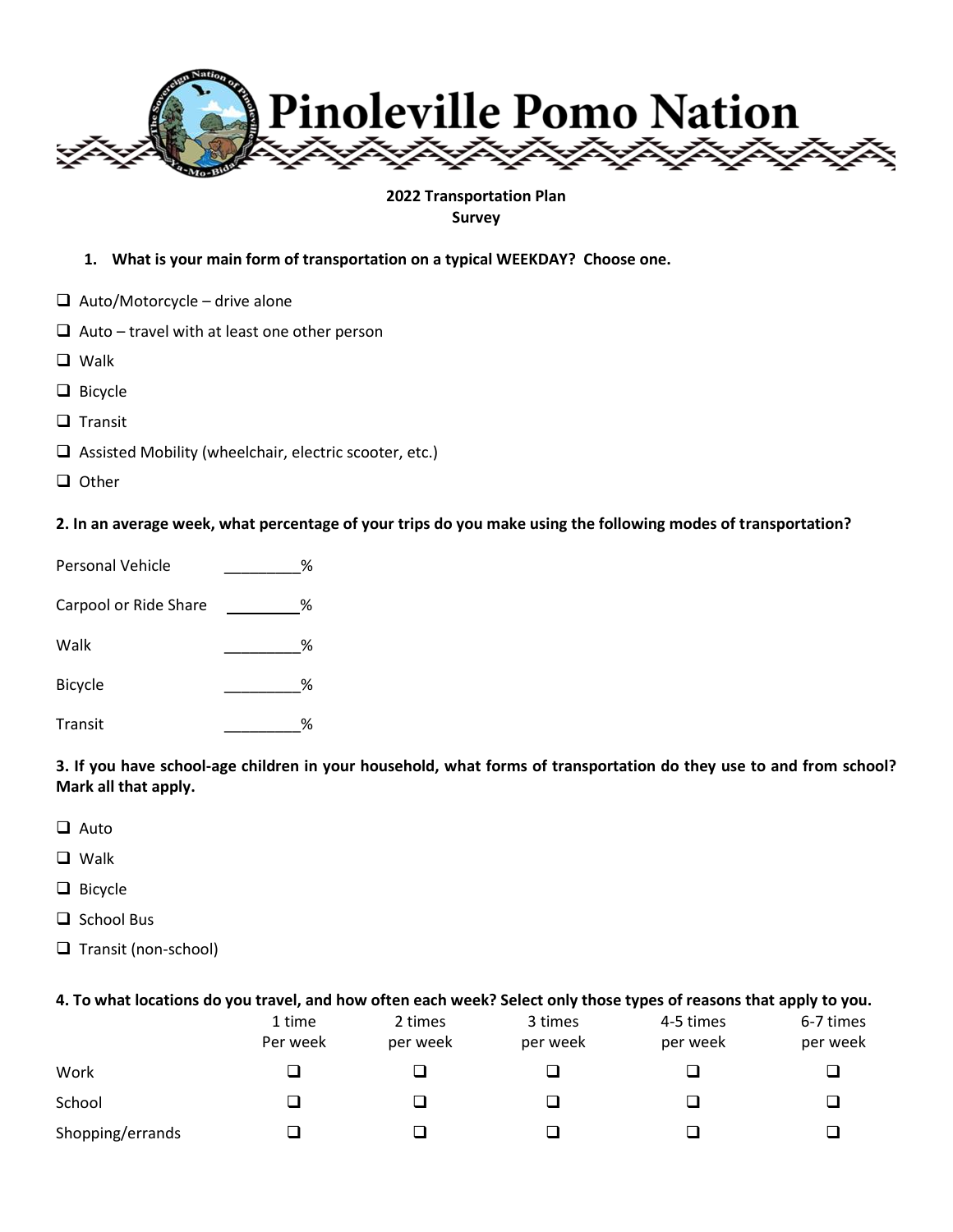| <b>Medical appointments</b>                                                                                               | ப      | □ | l 1 | ⊔      | ப |
|---------------------------------------------------------------------------------------------------------------------------|--------|---|-----|--------|---|
| Senior/Community Center                                                                                                   | ப      | ⊔ | ⊔   | □      | ❏ |
| Recreation                                                                                                                | □      | □ | ப   | ❏      | ❏ |
| Other (specify)                                                                                                           | $\Box$ | ❏ | □   | $\Box$ | ⊔ |
| 5. Please rate the following projects on a scale of 1-10 based on importance to you.                                      |        |   |     |        |   |
| Increase frequency/extend hours of existing transit service                                                               |        |   |     |        |   |
| Provide transit service to remote areas of the county                                                                     |        |   |     |        |   |
| Maintaining/paving existing streets and roads & filling potholes                                                          |        |   |     |        |   |
| Street, road, and highway projects to reduce congestion (e.g., roundabouts,<br>turn lanes, widening)                      |        |   |     |        |   |
| Building new roads or road connectors (e.g., Brooktrails Second Access,<br>Orchard Avenue Extension, Windy Hollow Bridge) |        |   |     |        |   |
| Improving safety and operations on local roads and highways (e.g., signals,<br>traffic calming measures)                  |        |   |     |        |   |
| Improving/expanding bicycle routes and paths                                                                              |        |   |     |        |   |
| Improving/increasing sidewalks and pedestrian walkways                                                                    |        |   |     |        |   |
| Streetscape and landscape projects to improve aesthetics for travelers<br>and beautify communities                        |        |   |     |        |   |
| 6. Likewise, please rate the following projects on a scale of 1-10 based on existing needs.                               |        |   |     |        |   |
| Sidewalk infill in populated areas                                                                                        |        |   |     |        |   |
| Bike lane infill in populated areas                                                                                       |        |   |     |        |   |
| Safe Routes to Schools projects (sidewalks, bike lanes, paths in school areas)                                            |        |   |     |        |   |
| Pedestrian and bicycle facilities in commercial areas                                                                     |        |   |     |        |   |
| Widening sidewalks, bulb-outs, pedestrian refuge islands                                                                  |        |   |     |        |   |
| New bike or multi-use paths                                                                                               |        |   |     |        |   |
| ADA compliant ramps at corners where none currently exist                                                                 |        |   |     |        |   |
| <b>Bicycle Parking</b>                                                                                                    |        |   |     |        |   |
| Recreational trails                                                                                                       |        |   |     |        |   |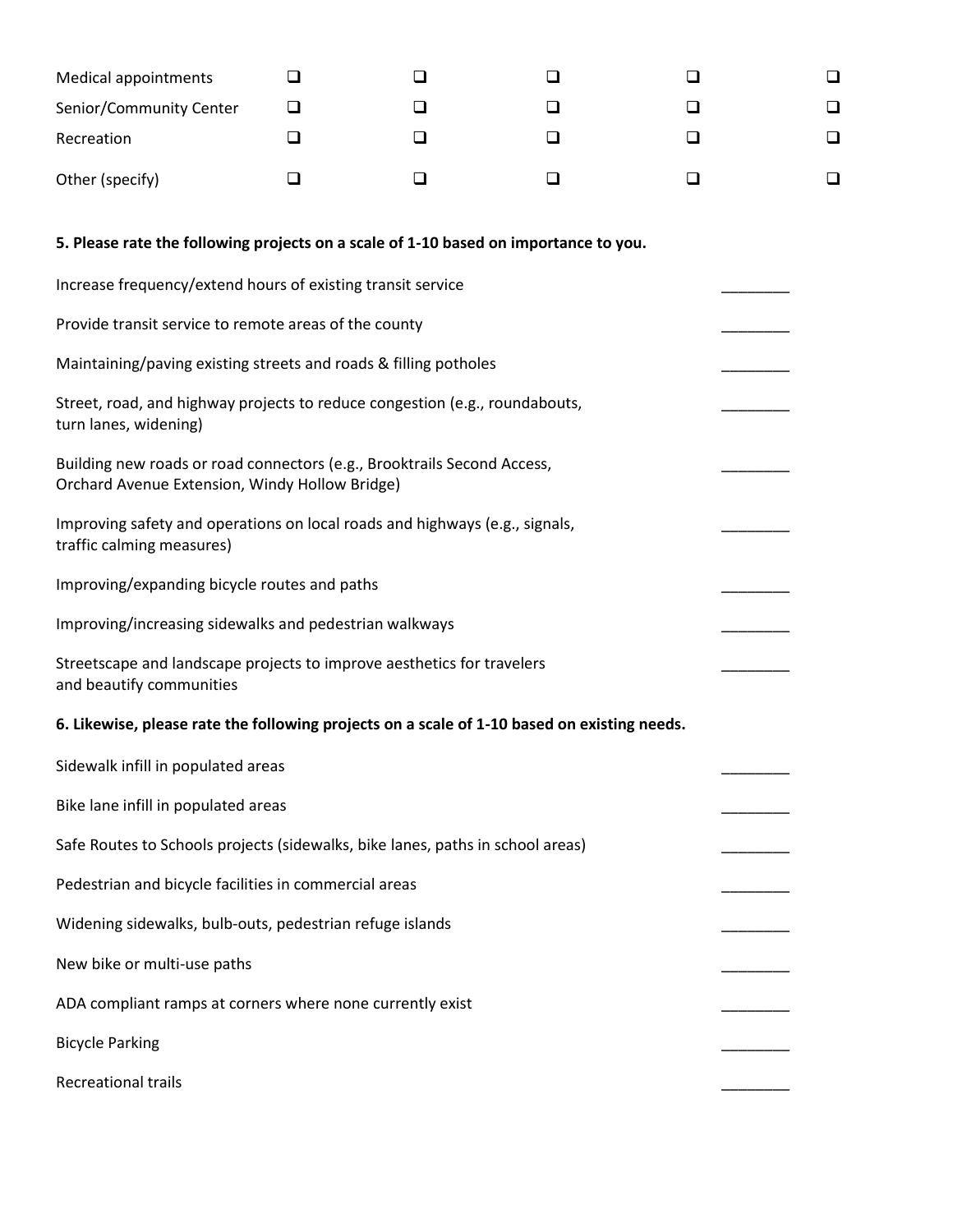## **7. What is the one-way distance you commute between your home and work or school?**

Miles \_\_\_\_\_\_\_\_\_

**8. How often do you travel out of the county and for what reasons? Select only those types of reasons that apply to you.**

|                  | 1 trip<br>per MONTH | 2-3 trips<br>per MONTH | 4-5 trips<br>per MONTH | 1 trip<br>per WEEK | 2-3 trips<br>per WEEK | 4-5 trips<br>per WEEK | 6-7 trips<br>per WEEK |
|------------------|---------------------|------------------------|------------------------|--------------------|-----------------------|-----------------------|-----------------------|
| Work             |                     |                        |                        |                    |                       | $\Box$                | ❏                     |
| School           |                     | ❏                      |                        | ❏                  |                       | $\Box$                | ❏                     |
| Shopping/errands | ⊔                   |                        |                        | ⊔                  |                       | $\Box$                | ❏                     |
| Medical          |                     |                        |                        | $\mathcal{L}$      |                       | ◻                     | ◻                     |
| Recreational     |                     | ⊐                      |                        | ❏                  |                       | ◻                     | ◻                     |
| Other            |                     |                        |                        |                    |                       | П                     | ш                     |

**9. The following is a list of issues people are sometimes concerned about. Please indicate your degree of concern about each item.** 

|                                                                   | Very<br>serious problem | Somewhat<br>serious problem | Not a<br>serious problem | No<br>opinion |
|-------------------------------------------------------------------|-------------------------|-----------------------------|--------------------------|---------------|
| Lack of parking in<br>commercial areas                            | $\Box$                  | $\Box$                      | $\Box$                   | $\Box$        |
| Not enough bike paths<br>and lanes                                | □                       | $\Box$                      | ◻                        | П             |
| Condition of major highways<br>in Mendocino County                | ❏                       | $\Box$                      | ❏                        | $\Box$        |
| Pavement condition of local streets<br>and roads (i.e., potholes) | $\Box$                  | $\Box$                      | □                        | □             |
| Too much traffic on local<br>streets                              | $\Box$                  | $\Box$                      | $\square$                | ❏             |
| Unsafe streets, roads<br>and highways                             | $\Box$                  | ∩                           | ∩                        | П             |
| The need for new streets,<br>roads and highways                   | $\Box$                  | $\Box$                      | $\square$                | $\Box$        |
| Not enough local bus service                                      |                         | □                           | ┓                        |               |

**10. The following is a list of common reasons people do not use walking or bicycling as a mode of transportation. Please indicate if these items are barriers to you or your household members using these active modes of transportation.**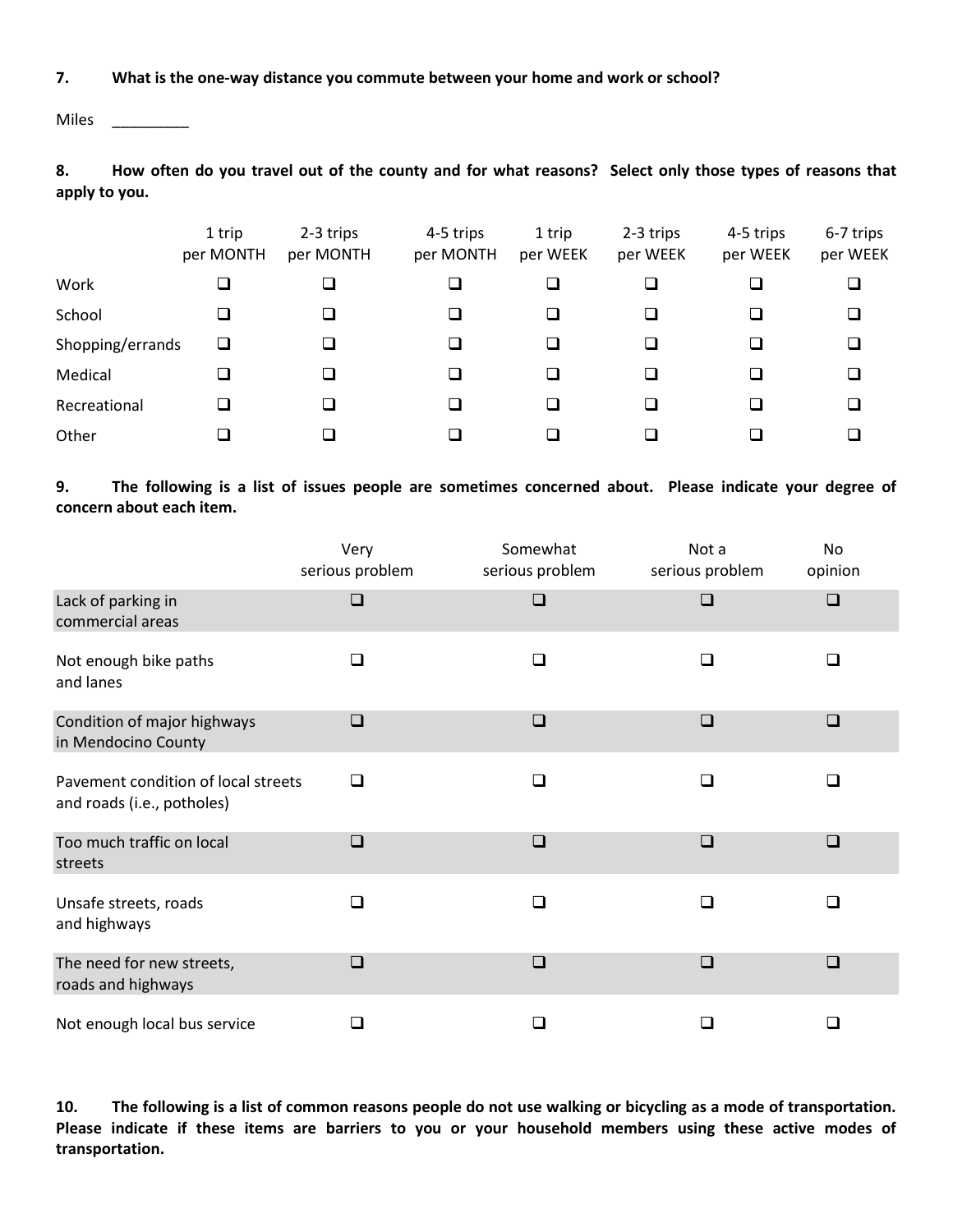|                                 | Significant<br><b>Barrier</b> | Somewhat<br>of a barrier | Not a<br>barrier |
|---------------------------------|-------------------------------|--------------------------|------------------|
| Lack of sidewalks or bike lanes | $\Box$                        | $\Box$                   | $\Box$           |
| Time constraints                | $\Box$                        | ◻                        | $\Box$           |
| <b>Traffic danger</b>           | $\Box$                        | $\square$                | $\Box$           |
| Crime danger                    | ❏                             | □                        | $\Box$           |
| Travel distances are too far    | $\Box$                        | $\square$                | $\Box$           |
| Other barriers                  | $\Box$                        | $\Box$                   | $\Box$           |
| No barriers                     | $\Box$                        |                          | $\Box$           |

# **11. In what area of the county do you live?**

- ❑ Ukiah area
- ❑ Redwood Valley/Calpella area
- ❑ Potter Valley area
- ❑ Anderson Valley area
- ❑ Willits area
- ❑ Laytonville, Leggett and North County area
- ❑ Covelo/Round Valley area
- ❑ Fort Bragg area
- ❑ Mendocino area
- ❑ Hopland area
- ❑ Point Arena area
- ❑ Gualala area
- ❑ Campeche area
- ❑ North coast area

## **12. Please tell us a little about yourself. Check all that apply.**

- ❑ Work full-time
- ❑ Work part-time
- ❑ Full-time student